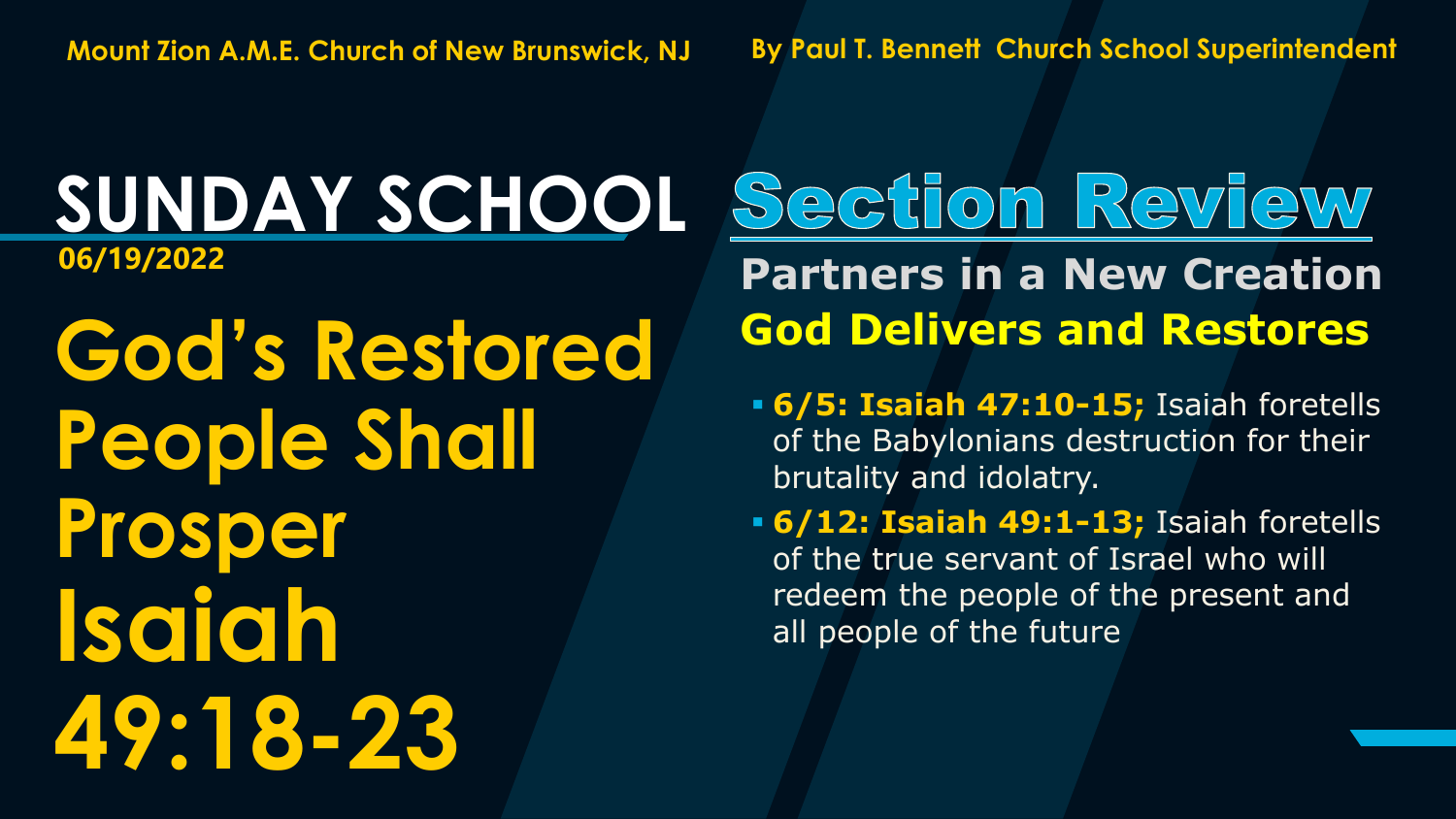## **Background**

- God's people were in captivity because they were obstinate and stubborn (Isaiah 48:4)
- God also told Israel if they disobeyed, He would scatter them. Then He would restore them back (Deuteronomy 30:1–3). God placed His people in a place of affliction (Isaiah 48:10)
- Despite their affliction, God reaffirms His covenant relationship with them, which leads to today's text (Isaiah 49:14-17)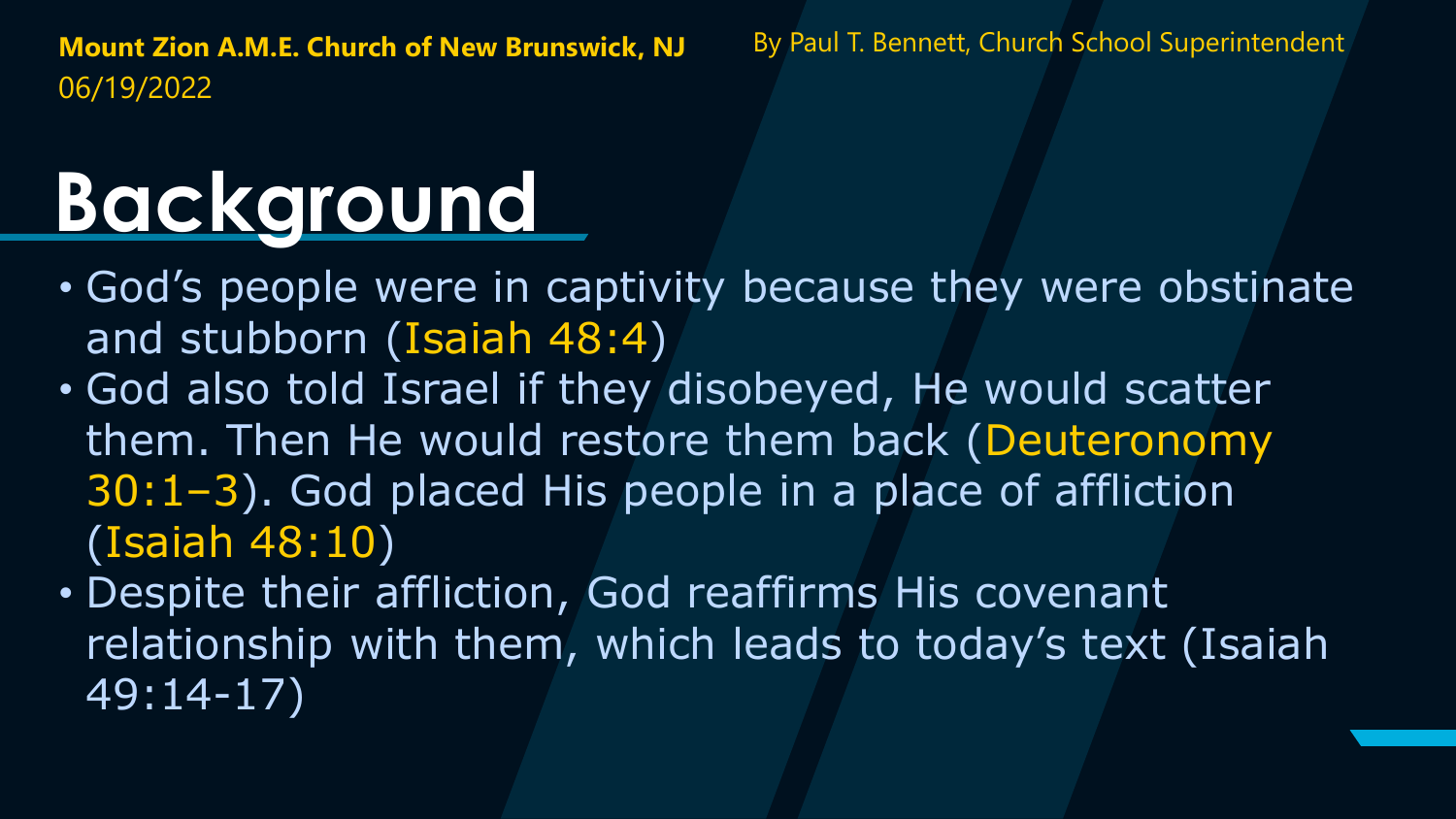## **Lesson Text**

## **ISAIAH 49:18 – 19 (NKJV)**



<sup>18</sup> Lift up your eyes, look around and see; All these gather together and come to you. As I live," says the Lord, "You shall surely clothe yourselves with them all as an ornament, And bind them on you as a bride does. <sup>19</sup> "For your waste and desolate places, And the land of your destruction, Will even now be too small for the inhabitants; And those who swallowed you up will be far away.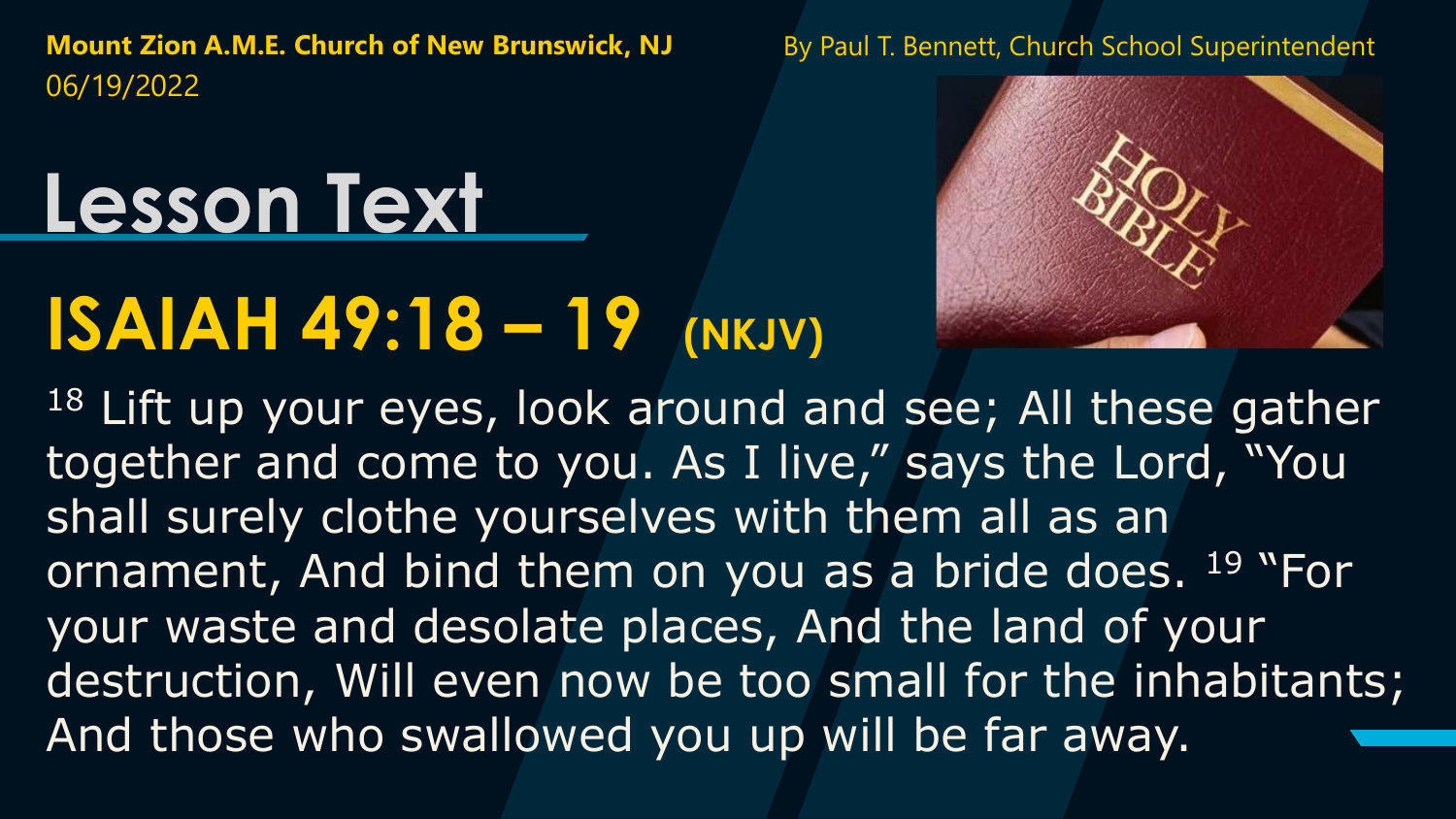## **Lesson Text**

## **ISAIAH 49:20 – 21 (NKJV)**



<sup>20</sup> The children you will have, After you have lost the others, Will say again in your ears, 'The place is too small for me; Give me a place where I may dwell.' <sup>21</sup> Then you will say in your heart, 'Who has begotten these for me, Since I have lost my children and am desolate, A captive, and wandering to and fro? And who has brought these up? There I was, left alone; But these, where were they?' "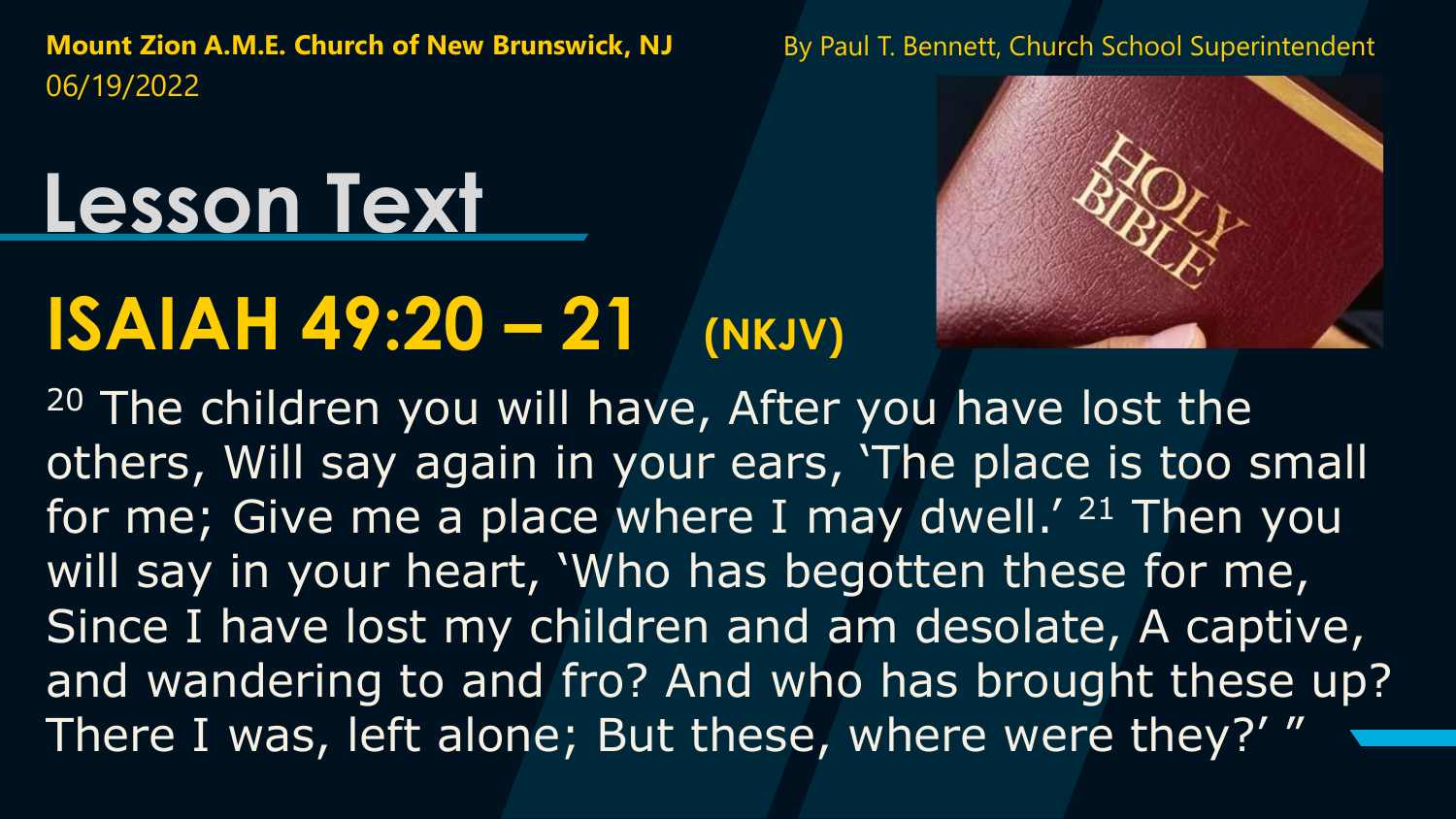#### **Forgiveness, Restoration, Reconciliation**

**Forgiveness** = The RELEASE from punishment, guilt, blame. It only requires YOU to DECIDE to forgive. It is a SELFISH act.

**Restoration** = The return of something or someone to its ORIGINAL state or function. It can be an object or a relationship

MPROVEMENT of something to make it better than before.<sup>5</sup> **Reconciliation** = The building of something NEW, or the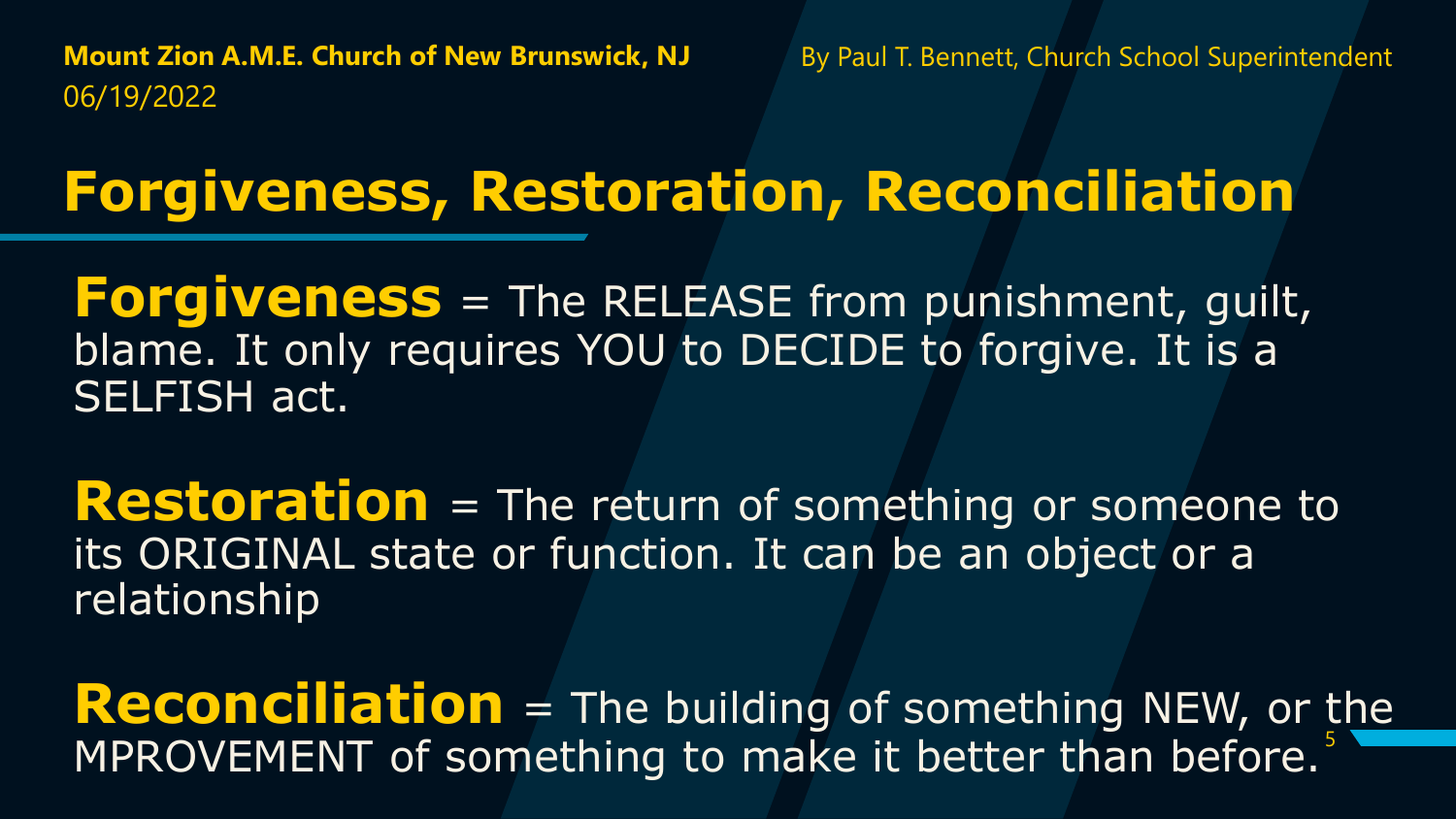## **Commentary: Restoration +**

- In the Scriptures, when God restores, it is often never to the original standard, but a higher one:
	- Joel 2:25 26 (God's promise to restore)
	- 1 Kings 17:8 16 (The woman made a cake for Elijah with her last supply, but God blessed her abundantly)
	- Job 42:10 17 (Job, despite his losses received twice what he had before)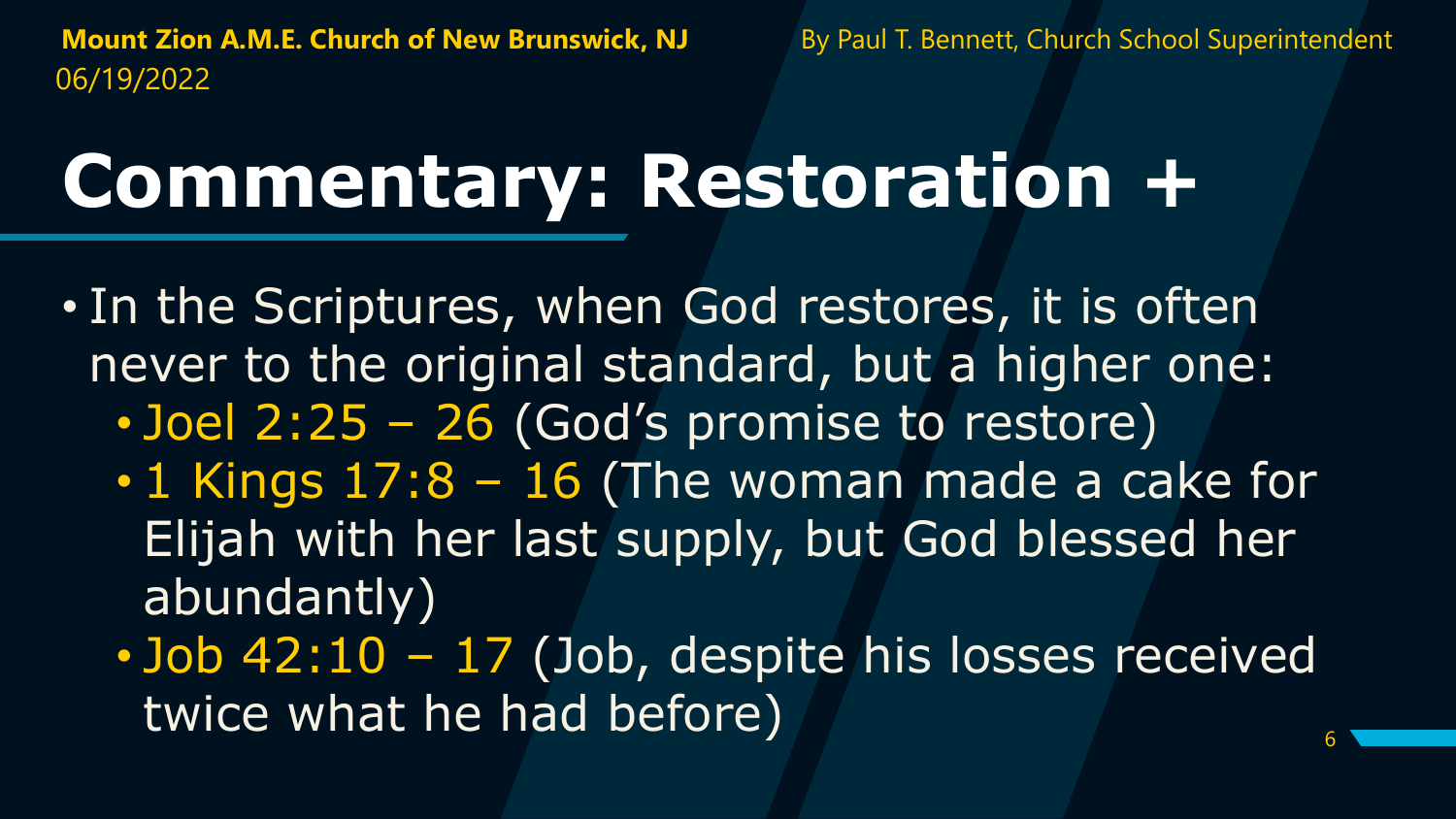## **Lesson Text**

#### **ISAIAH 49:22 – 23 (NKJV)**



<sup>22</sup> Thus says the Lord God: "Behold, I will lift My hand in an oath to the nations, And set up My [c]standard for the peoples; They shall bring your sons in their [d]arms, And your daughters shall be carried on their shoulders; <sup>23</sup> Kings shall be your foster fathers, And their queens your nursing mothers; They shall bow down to you with their faces to the earth, And lick up the dust of your feet. Then you will know that I am the Lord, For they shall not be ashamed who wait for Me."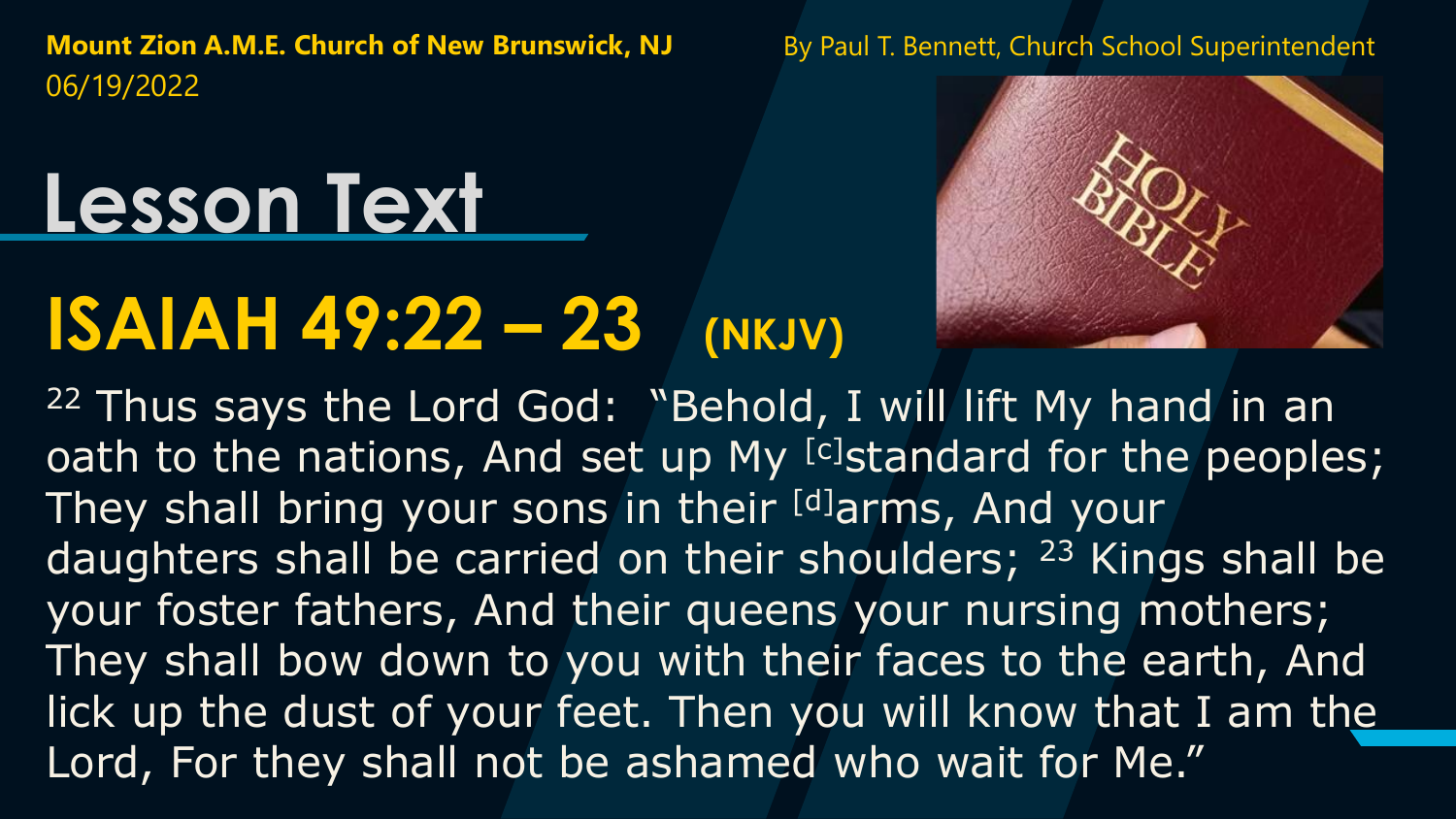8

## **Commentary: Mothers & Fathers**

- Mothers and Fathers fill very specific roles in the lives of children. While not always perfect, and not always by the actual parent, the roles are distinct and may be appreciated at different times in one's life:
	- **Mothers:** • **Protection** • **Nurturing** •**Affection** • **Immediate**

**Fathers:** • **Preparation** • **Coaching** • **Discipline** •**Long Term**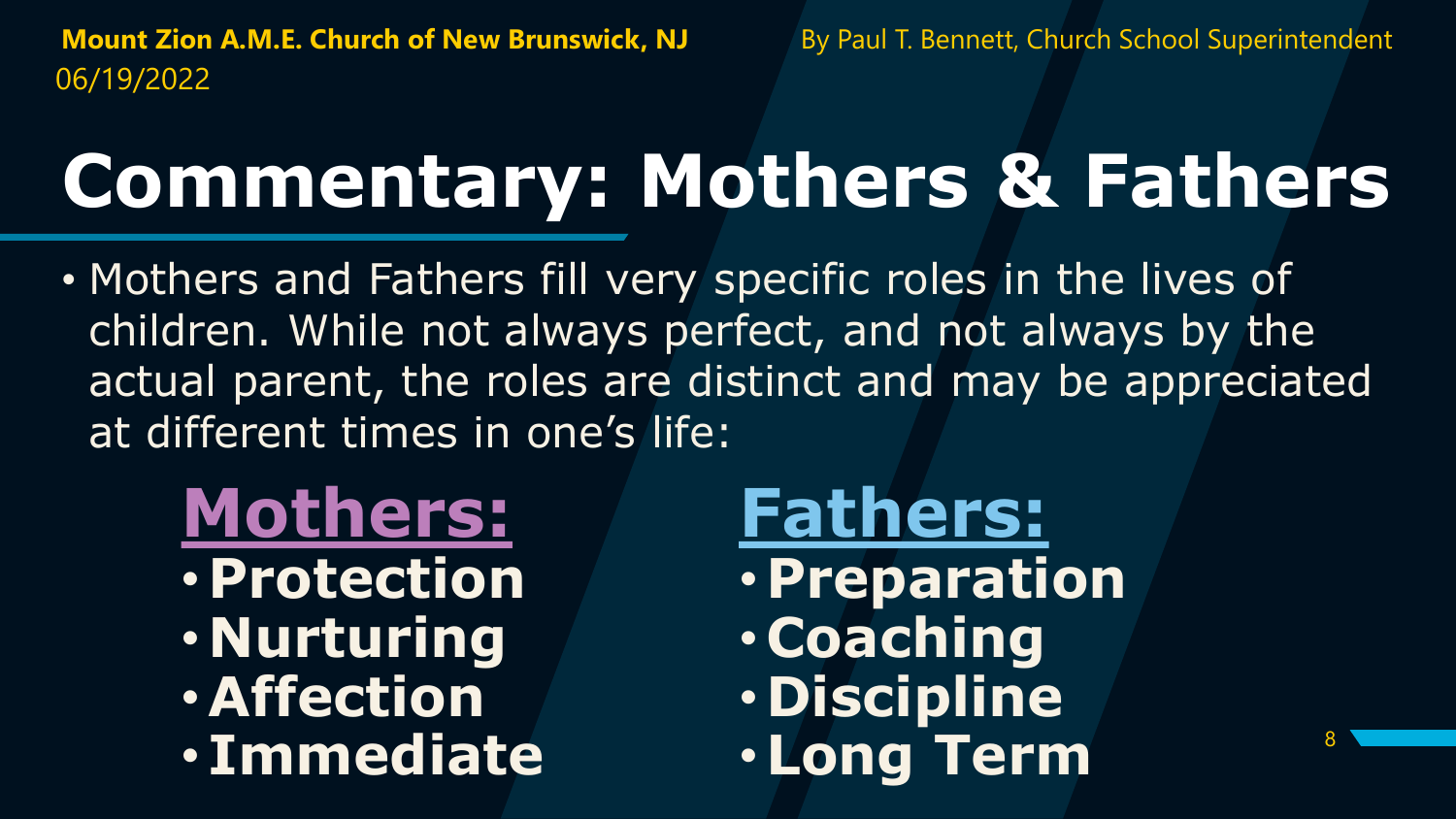#### **Scripture References**



# **Refer to Slides**